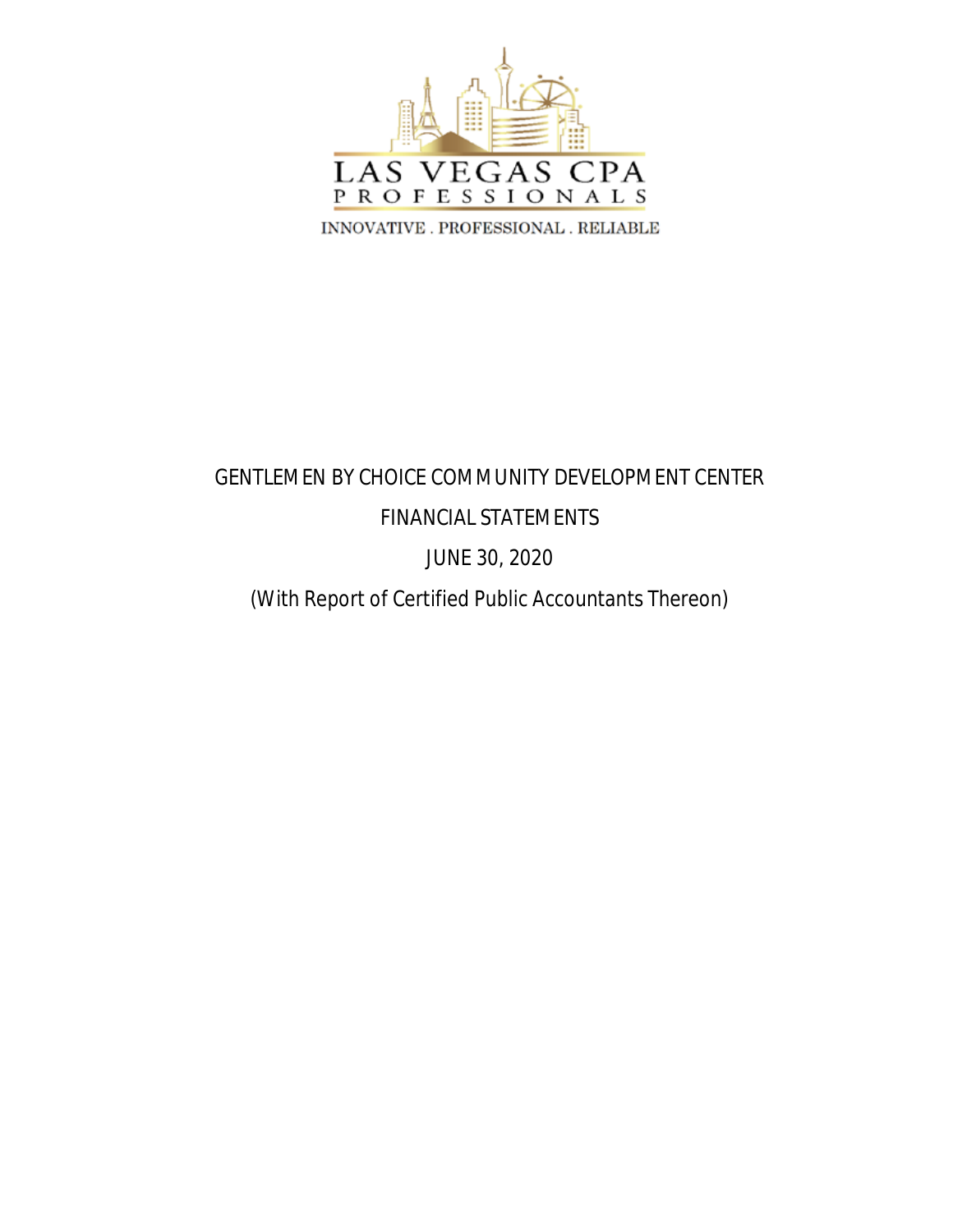# **Table of Contents**

| <b>Financial Statements:</b> |  |
|------------------------------|--|
|                              |  |
|                              |  |
|                              |  |
|                              |  |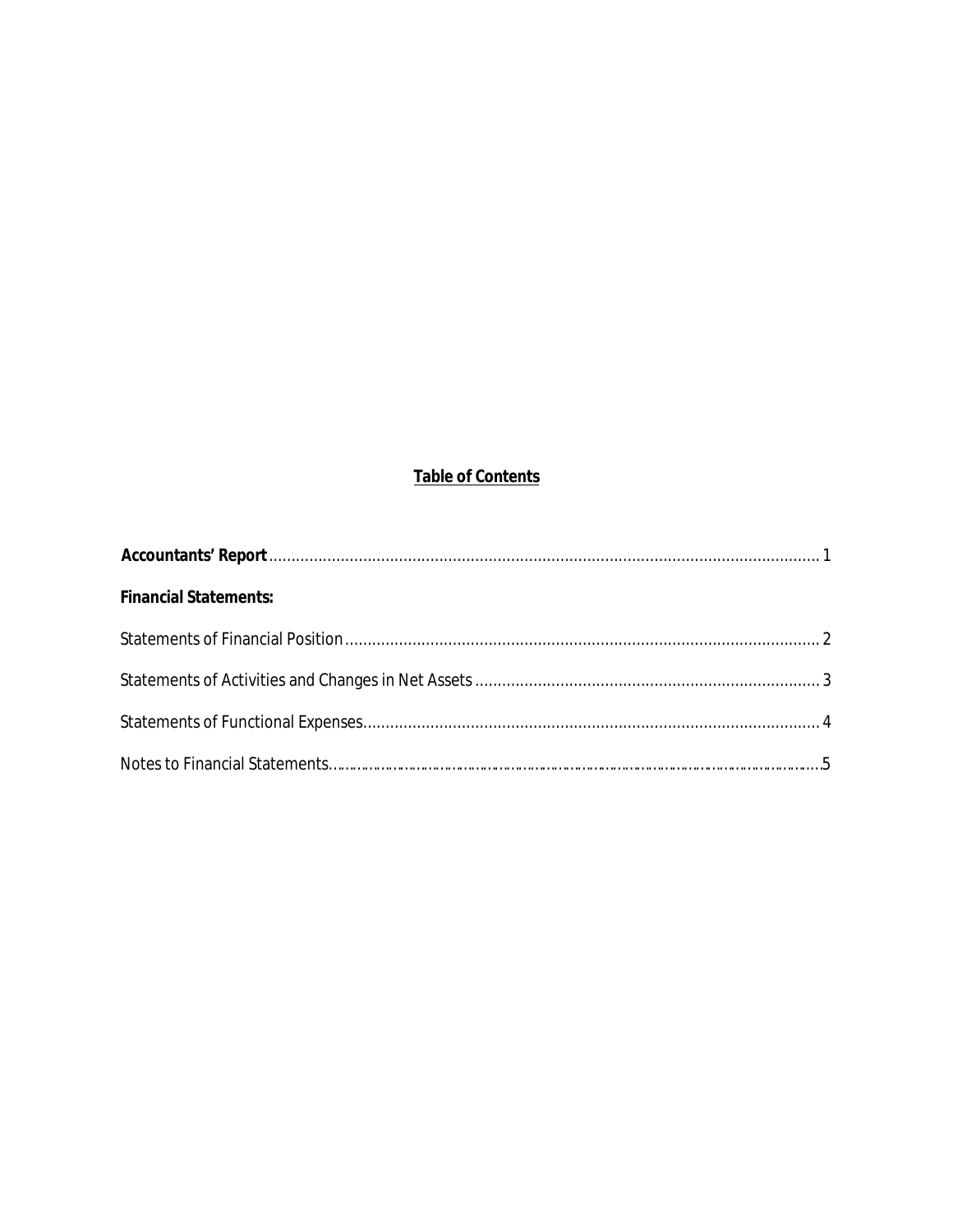

#### INDEPENDENT ACCOUNTANT'S REVIEW REPORT

To the Board of Trustees of Gentlemen by Choice Community Development Center 1016 W. Owens Ave. Las Vegas, NV 89106

We have reviewed the accompanying financial statements of Gentlemen by Choice Community Development Center (a nonprofit organization), which comprise the statement of financial position as of June 30, 2020, and the related statements of activities for the year then ended, statement of functional expenses and the related notes to the financial statements. A review includes primarily applying analytical procedures to management's financial data and making inquiries of management. A review is substantially less in scope than an audit, the objective of which is the expression of an option regarding the financial statements as a whole. Accordingly, we do not express such an opinion.

#### **Management's Responsibility for the Financial Statements**

Management is responsible for the fair presentation of these financial statements in accordance with accounting principles generally accepted in the United States of America; this includes the design, implementation, and maintenance of internal control relevant to the preparation and fair presentation of financial statements that are free from material misstatement whether due to fraud or error.

Management has elected to omit the statement of cash flows as required by accounting principles generally accepted in the United States of America. If the omitted statement was included in the financial statement, they might influence the user's conclusions about the organizations cash flows. Accordingly, the financial statements are not designed for those who are not informed of such matters.

#### **Accountant's Responsiblity**

Our responsibility is to conduct the review engagement in accordance with the Statement on Standards for Accounting and Review Services promulgated by the Accounting and Review Services Committee for the AICPA. Those standards require us to perform procedures to obtain limited assurance as a basis for reporting whether we are aware of any material modifications that should be made to the financial statements for them to be in accordance with accounting principles generally accepted in the United States of America. We believe that the results of our procedures provide reasonable basis for our conclusion.

Based on our review, we are not aware of any material modifications that should be made to the accompanying financial statements in order for them to be in accordance with accounting principles generally accepted in the United States of America.

### *Las Vegas CPA Professionals, LLC*

Las Vegas CPA Professionals, LLC Las Vegas, NV February 8, 2021

> Office: (702) 586-1230 | Fax: (702) 586-4355 | Email: info@lvcpapros.com 732 S. 6th Street, Suite #200C, Las Vegas, NV 89101 | www.LasVegasCPAProfessionals.com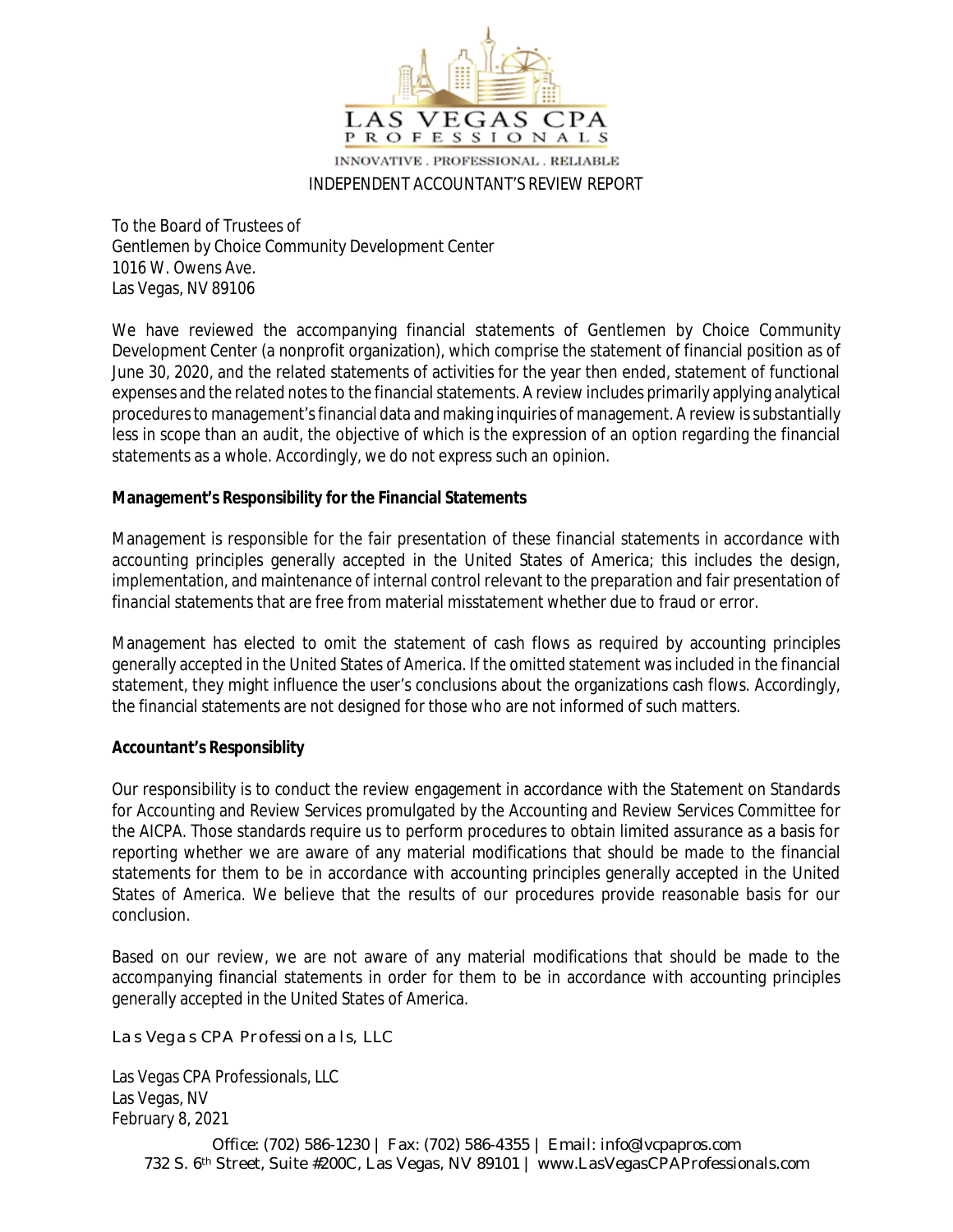## **GENTLEMEN BY CHOICE CDC STATEMENT OF FINANCIAL POSITION JUNE 30, 2020 (UNAUDITED)**

#### **ASSETS**

| <b>Current assets</b>                                        |               |
|--------------------------------------------------------------|---------------|
| Cash                                                         | \$<br>145,395 |
| Restricted cash                                              | 12,606        |
| Accounts receivable (net of allowance for doubtful accounts) | 50,002        |
| Other current assets                                         | 392           |
| <b>Total current assets</b>                                  | 208,396       |
| <b>Fixed Assets</b>                                          |               |
| Property and equipment, net of accumulated depreciation      | 71,249        |
| of \$2,454                                                   |               |
| <b>Total fixed assets</b>                                    | 71,249        |
| <b>Total assets</b>                                          | \$<br>279,645 |
| LIABILITIES AND STOCKHOLDER'S EQUITY                         |               |
| <b>Current liabilities</b>                                   |               |
| Accounts payable                                             | \$<br>9,722   |
| <b>Total current liabilities</b>                             | 9,722         |
| <b>Total liabilities</b>                                     | 9,722         |
| <b>Commitments and Contingencies</b>                         |               |
|                                                              |               |
| <b>Net Assets</b>                                            |               |
| Without donor restrictions:                                  | 257,317       |
| With donor restrictions:                                     | 12,606        |
| <b>Total net assets</b>                                      | 269,923       |
| <b>Total liabilities and net assets</b>                      | 279,645       |
|                                                              |               |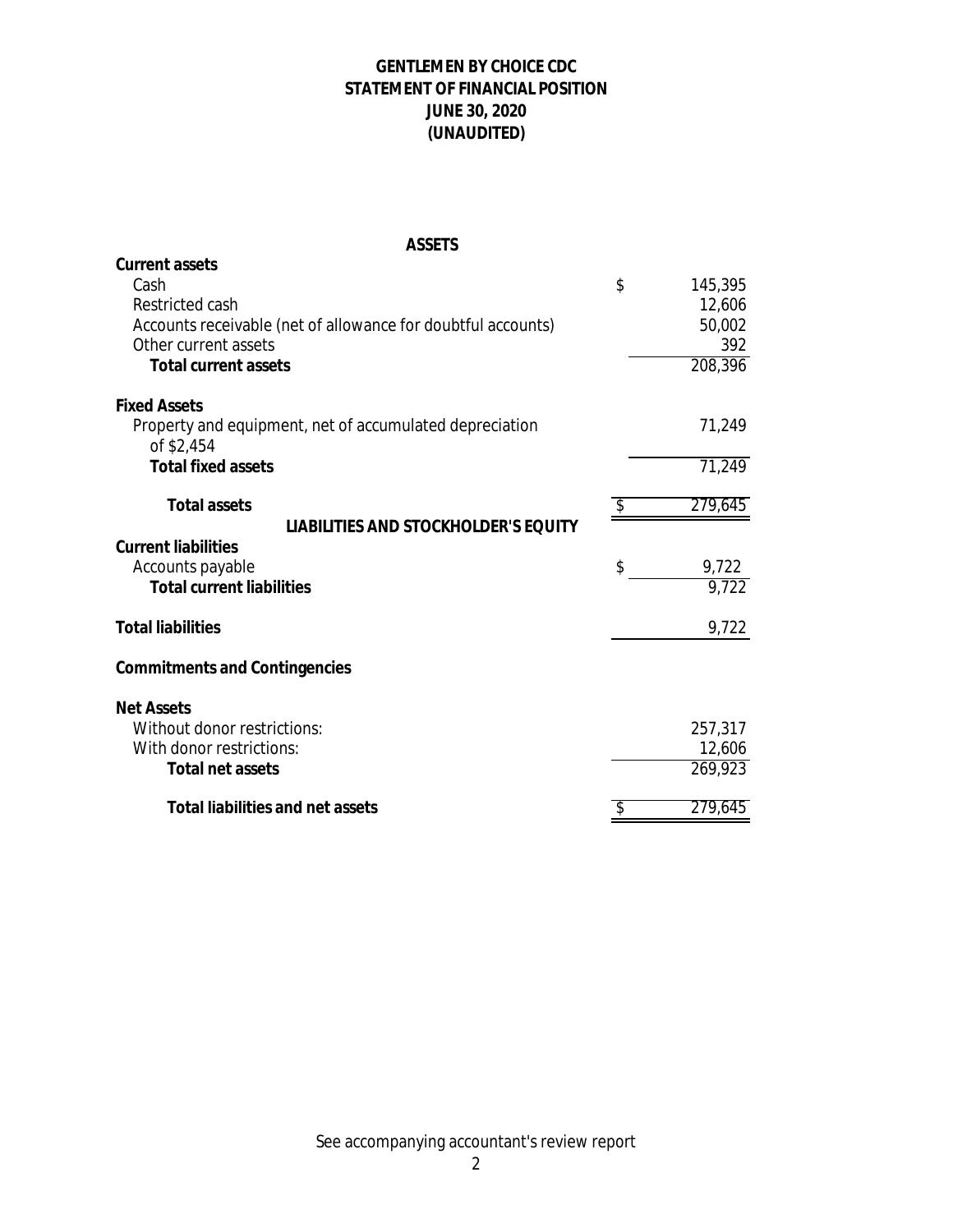## **GENTLEMEN BY CHOICE CDC STATEMENT OF ACTIVITIES AND CHANGE IN NET ASSETS FOR THE FISCAL YEAR ENDED JUNE 30, 2020 (UNAUDITED)**

|                                                  | <b>Total</b>  |
|--------------------------------------------------|---------------|
| Net assets without donor restrictions<br>Support |               |
| Grants                                           | \$<br>569,183 |
| Contributions                                    | 20,857        |
| <b>Total support</b>                             | 590,040       |
| <b>Revenues</b>                                  |               |
| Program Services                                 | 47,470        |
| Other revenue                                    | 5,000         |
| <b>Discounts</b>                                 | (16, 590)     |
| <b>Total revenues</b>                            | 35,880        |
| <b>Total support and revenue</b>                 | 625,920       |
| <b>Expenses</b>                                  |               |
| Program services                                 | 398,865       |
| <b>Total expenses</b>                            | 398,865       |
| Change in net assets without donor restrictions  | 227,056       |
| Change in net assets with donor restrictions     | 12,606        |
| Change in net assets                             | 239,662       |
| Net assets, beginning of year                    | 30,261        |
| Net assets, end of year                          | \$<br>269,923 |

See accompanying accountant's review report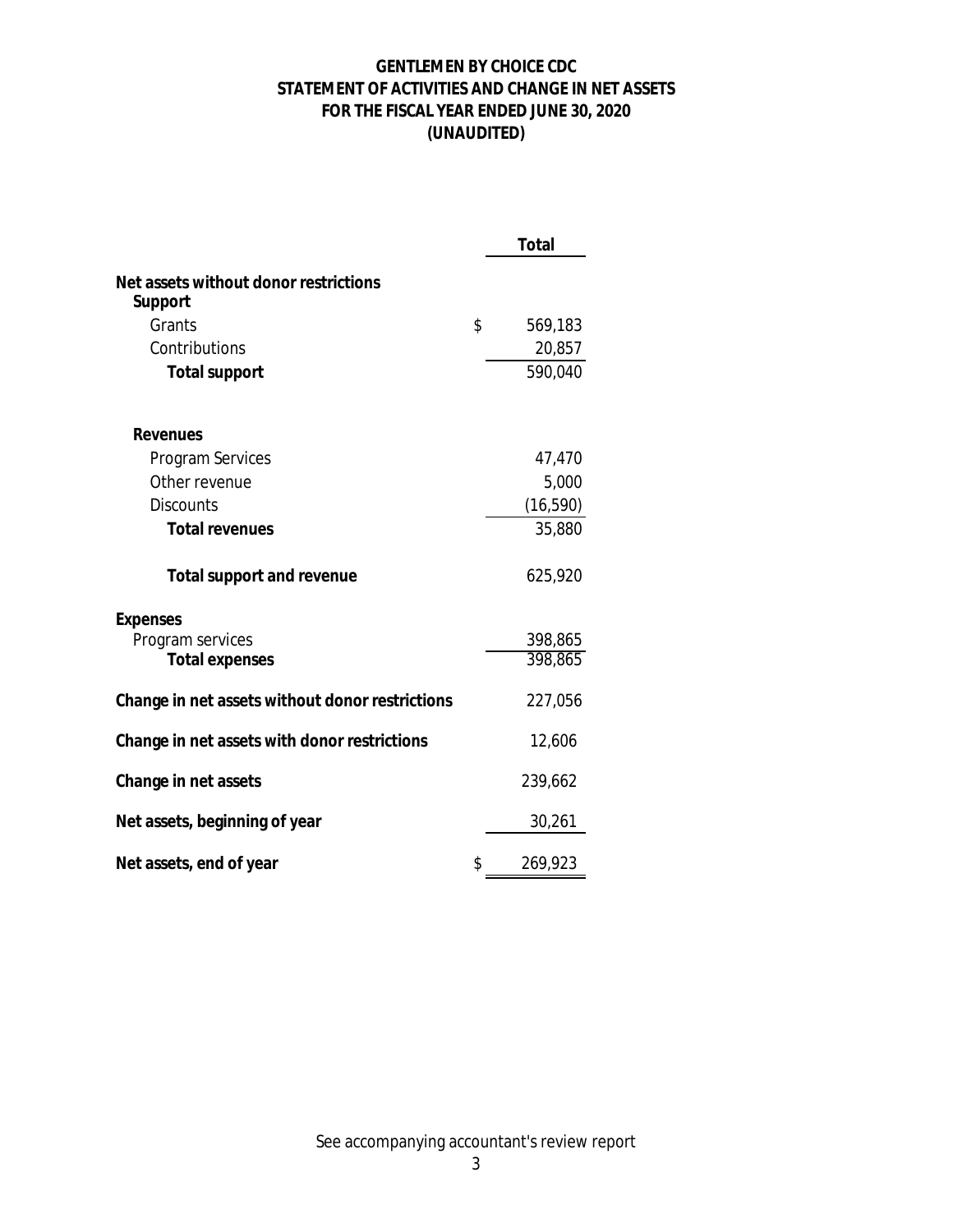## **GENTLEMEN BY CHOICE CDC STATEMENT OF FUNCTIONAL EXPENSES FOR THE FISCAL YEAR ENDED JUNE 30, 2020 (UNAUDITED)**

|                                                          |    | <b>Services</b>          | Total                    |
|----------------------------------------------------------|----|--------------------------|--------------------------|
| Advertising                                              | \$ | 8,123                    | 8,123                    |
| Support services                                         |    | 13,630                   | 13,630                   |
| Depreciation                                             |    | 2,454                    | 2,454                    |
| Dues and subscriptions<br>Insurance<br>Professional fees |    | 1,220<br>2,344<br>27,282 | 1,220<br>2,344<br>27,282 |
| Meals                                                    |    | 4,995                    | 4,995                    |
| Payroll and related expenses                             |    | 164,667                  | 164,667                  |
| Repairs and maintenance                                  |    | 127,801                  | 127,801                  |
| Subgrantee expense                                       |    | 14,683                   | 14,683                   |
| Uniforms                                                 |    | 11,100                   | 11,100                   |
| <b>Utilities</b>                                         |    | 5,557                    | 5,557                    |
| Total expenses                                           |    | 383,859                  | 383,859                  |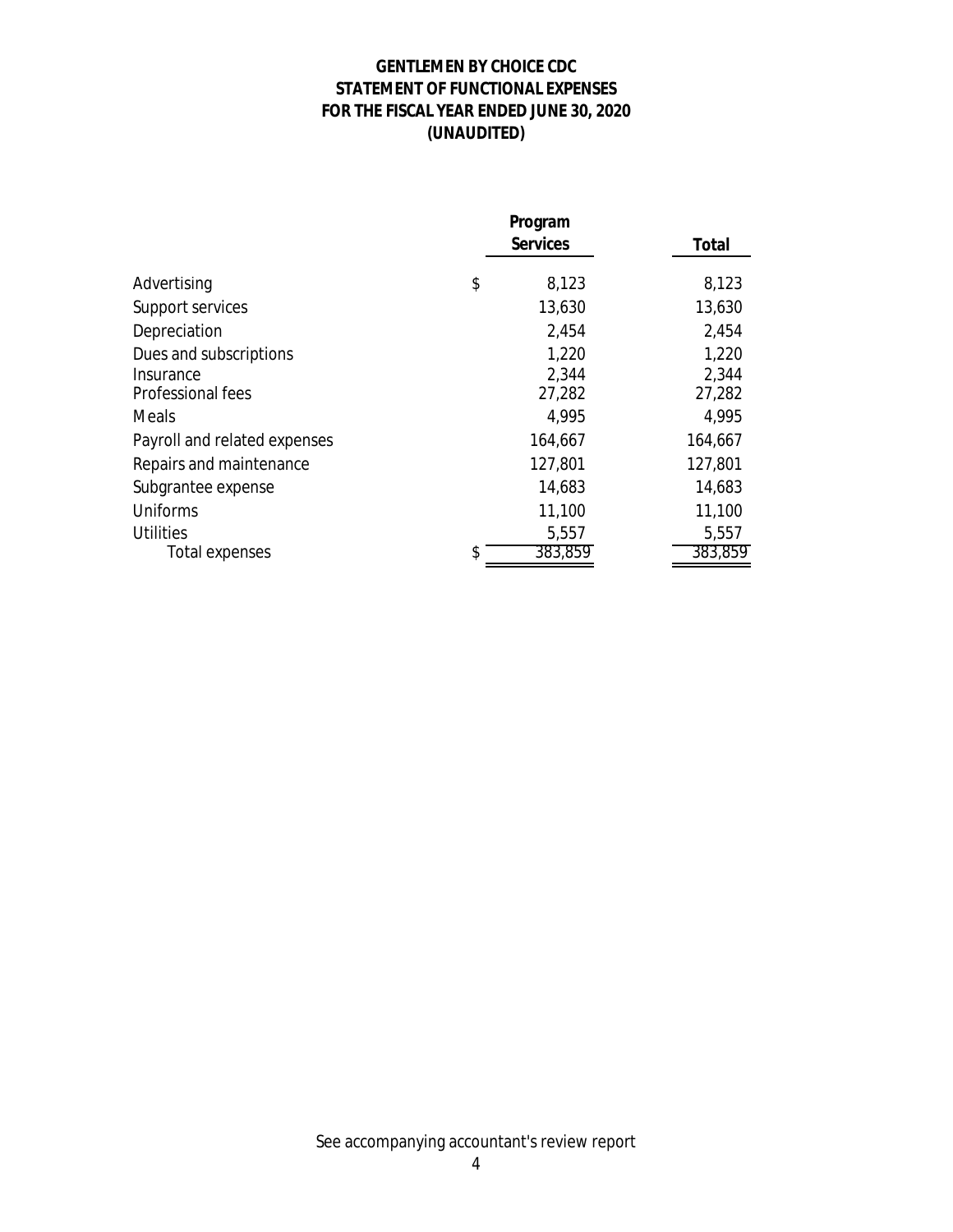# GENTLEMEN BY CHOICE COMMUNITY DEVELOPMENT CENTER NOTES TO FINANCIAL STATEMENTS JUNE 30, 2020 (UNAUDITED)

#### 1. Organization

Gentlemen by Choice Community Development Center (the "Organization") is a not-for-profit organized under the laws of the State of Nevada for the purpose of providing services to at risk youth. Their mission is to develop tomorrows' leaders today through leadership, image, financial management and etiquette.

#### 2. Summary of Significant Accounting Policies

This summary of significant accounting policies of the Organization is presented to assist in understanding the Organization's financial statements. The financial statements and notes are representations of the Organization's management who is responsible for the integrity and objectivity of the financial statements. These accounting policies conform to generally accepted accounting principles and have been consistently applied in the preparation of the financial statements.

Accounting Method – The Organization maintains its records on the accrual basis of accounting, which recognizes revenues when earned and expenses when incurred.

Financial Statement Presentation – The Organization has adopted guidance issued by the Financial Accounting Standards Board in its Accounting Standards Codification (ASC) Topic 958, Not-For-Profit Entity, Under ASC 958, the Organization is required to report information regarding its financial position and activities according to two classes of net assets: net assets with donor restrictions and net assets without donor restrictions.

Net Assets- Net assets, revenues, gains, and losses are classified based on the existence or absence of donor-imposed restrictions. Accordingly, net assets and changes therein are classified and reported as follows:

Revenue and Support With and Without Restrictions- Support that is restricted by the donor is reported as an increase in net assets without donor restrictions if the restriction expires in the reporting period in which the support is recognized. All other donor-restricted support is reported as an increase in net assets with donor restrictions. When a restriction expires (that is, when a stipulated time restriction ends or purpose restriction is accomplished), net assets with restrictions are reclassified to net assets without restrictions and reported in the Statement of Activities and Change in Net Assets as net assets released from restrictions. As of June 30, 2020, the Organization has a balance of \$12,606 in net assets with donor restriction. However, when both net assets without donor restrictions and net assets with donor restrictions are available for use, it is the Organization's policy to use net assets with donor restrictions first, then net assets without donor restrictions.

See Report of Independent Certified Public Accountants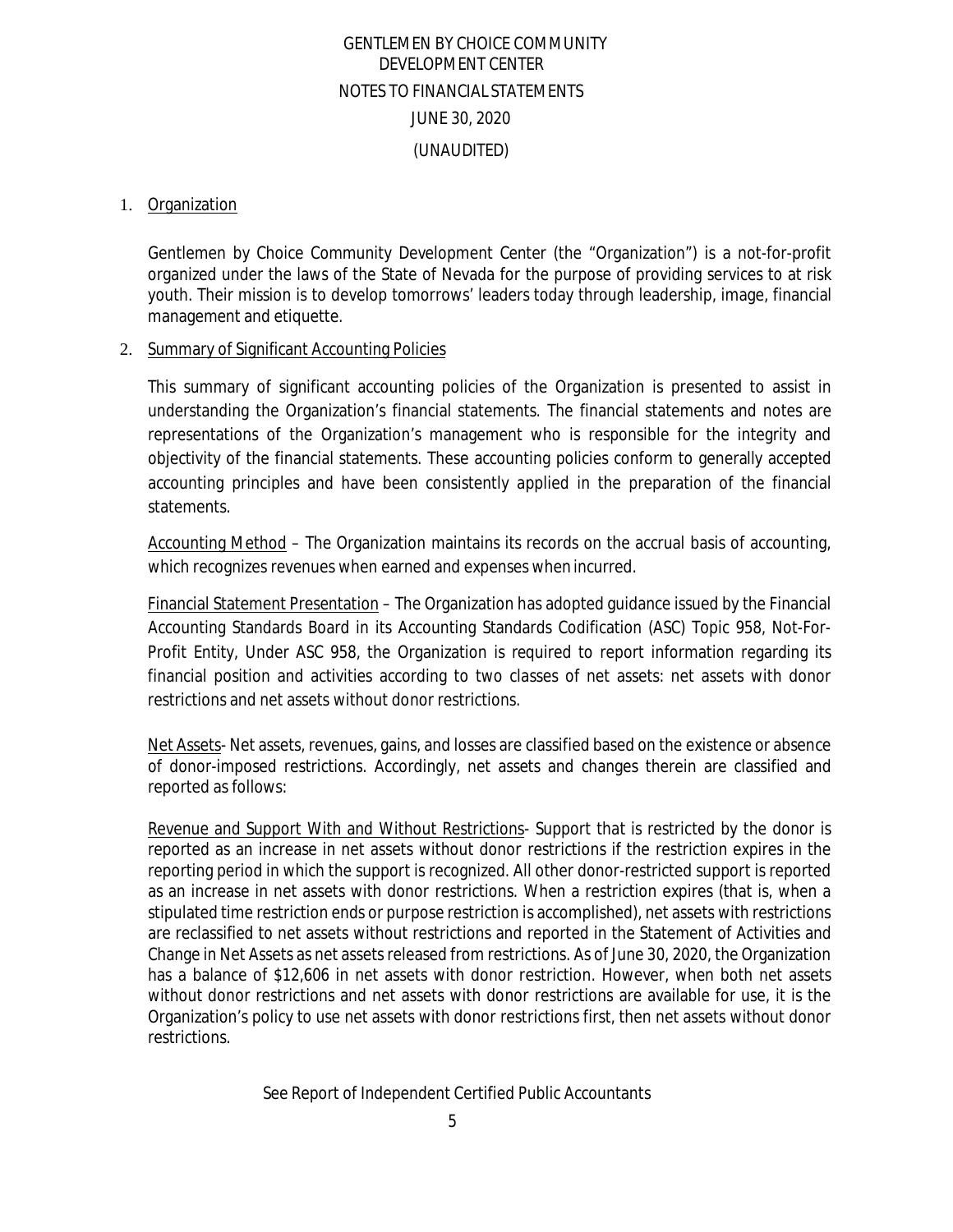# GENTLEMEN BY CHOICE COMMUNITY DEVELOPMENT CENTER NOTES TO FINANCIAL STATEMENTS JUNE 30, 2020 (UNAUDITED)

Summary of Significant Accounting Policies (cont.)

Cash and cash equivalents – The Organization considers all highly-liquid investments with an initial maturity of three months or less to be cash equivalents.

Restricted Cash – Cash that is restricted in use by the Board of Directors is separated from other cash balances and noted as such and reflected as Board designated net assets without donor restrictions. As of June 30, 2020 the restricted cash balance was \$12,606.

Special Events and Fundraising – Donations and monies from fundraising and special events are recognized when earned.

Property and Equipment – Furniture, office equipment and leasehold improvements are carried at cost less accumulated depreciation. Major additions and improvements are capitalized, while replacements, maintenance and repairs which do not improve or extend the life of the respective assets, are expensed currently. When assets are retired, the cost and accumulated depreciation are eliminated from the accounts and any resulting gain or loss is included in the income for the year.

Depreciation – Fixed assets are depreciated utilizing the straight-line method with lives of 3-15 years. Depreciation for the 12 months ended June 30, 2020 was \$2,454.

Expense Allocation – The costs of providing various programs and other activities have been summarized on a functional basis in the Statement of Activities and Changes in Net Assets and in the Statement of Functional Expenses. Accordingly, certain costs have been allocated among the programs and supporting services benefited. Therefore, these expenses require allocation on a reasonable basis that is consistently applied.

Use of Estimates **–** The preparation of financial statements in conformity with generally accepted accounting principles requires management to make estimates and assumptions that affect the reported amounts of assets and liabilities and disclosure of contingent assets and liabilities at the date of the financial statements and the reported amounts of revenues and expenses during the reporting period. Actual results could differ from those estimates.

Income Tax Status – The Organization is exempt from federal income tax under Sections 501(c)(3) of the Internal Revenue Code. However, income from certain activities not directly related to the Organization's tax-exempt purpose is subject to taxation as unrelated business income. The Organization has no uncertain tax positions at June 30, 2020. The Organization's tax returns for years after 2016 remain open for possible examination by the Internal Revenue Service.

See Report of Independent Certified Public Accountants